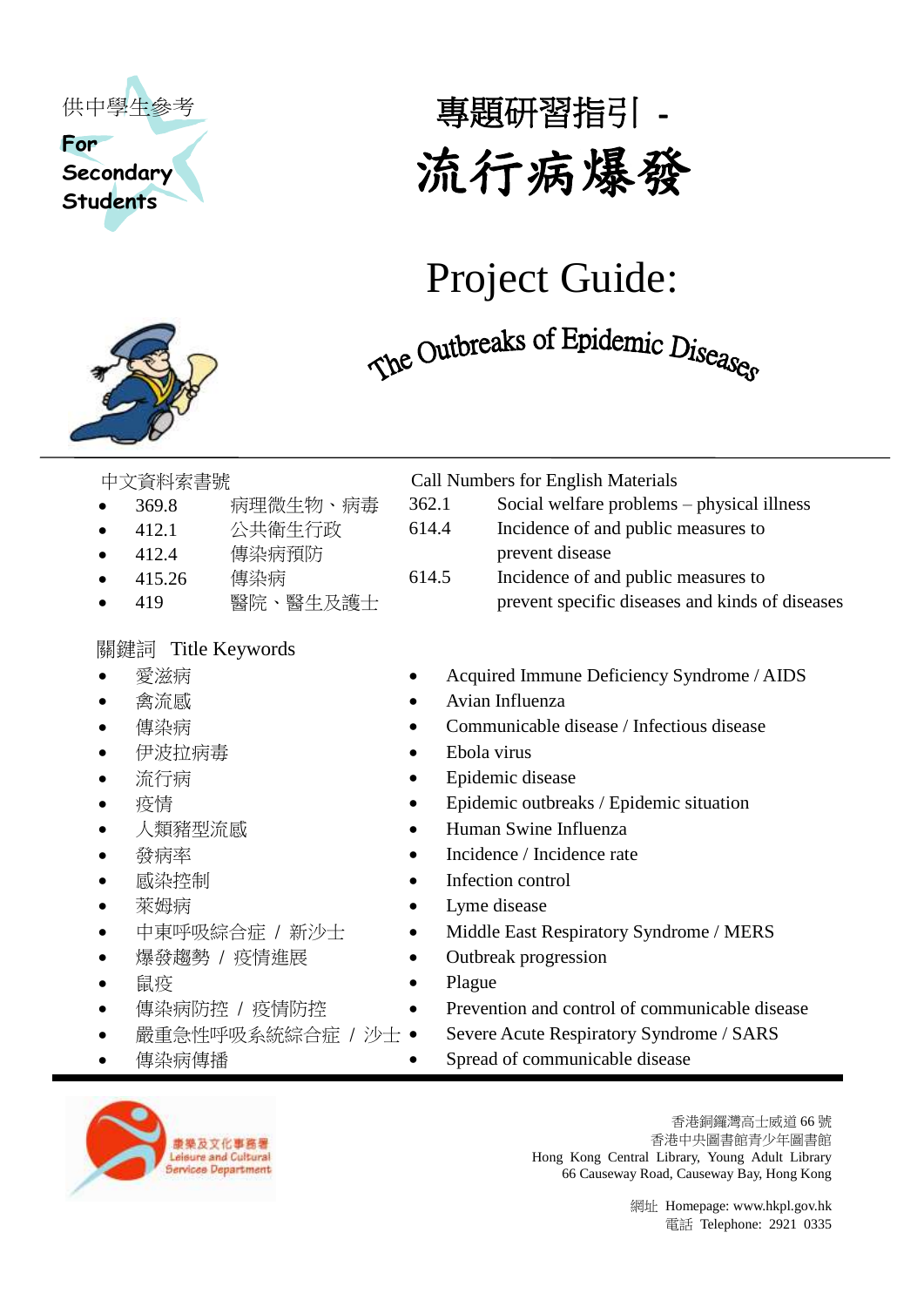### **1.** 書籍 **Books**

例子 Examples :

| 名稱<br>Title                                                                                                                                                         | 索書號<br>Call No.     | 位置<br>Location |
|---------------------------------------------------------------------------------------------------------------------------------------------------------------------|---------------------|----------------|
| 流行病毒如何讓人致命?:解開 SARS、禽流感、新型流感、<br>愛滋病、肝炎等病毒致死密碼<br>畑中正一著<br>台中市 : 晨星出版有限公司, 2010.                                                                                    | 369.8<br>9511       | ALE            |
| 通識手冊. 公共衛生<br>穆査 執筆<br>香港 : 和平圖書, 2011.                                                                                                                             | 412.1391<br>2640    | YAL.           |
| FOS, Peter J.<br>Epidemiology foundations : the science of public health<br>San Francisco, CA : Jossey-Bass, 2011.                                                  | 614.4<br><b>FOS</b> | ALE            |
| LEE, S. S. (Shui Shan)<br>Public health infectious disease<br>[Hong Kong: Stanley Ho Centre for Emerging Infectious Diseases,<br>the University of Hong Kong, 2012. | 616.9<br><b>LEE</b> | ALE            |

### **2.** 電子書 **e-Books**

| Examples :<br>例子                                                                                                                                                                                  |                    |  |  |
|---------------------------------------------------------------------------------------------------------------------------------------------------------------------------------------------------|--------------------|--|--|
| 管理流行病學<br>譚紅專、陳立章 主編<br>長沙:中南大學出版社, 2013.                                                                                                                                                         | 方正 Apabi<br>中文電子書  |  |  |
| 談"禽"不色變: H7N9 禽流感防治知識問答<br>廣東省疾病預防控制中心 編著<br>廣州 : 廣東人民出版社, 2013.                                                                                                                                  | 方正 Apabi<br>中文電子書  |  |  |
| <b>DINGWALL</b><br>Sociology of Health and Illness Monographs: Pandemics and<br>Emerging Infectious Diseases : The Sociological Agenda                                                            |                    |  |  |
| John Wiley $&$ Sons, 2013.<br>The World Bank<br>Economic Impact of the 2014 Ebola Epidemic: Short- and Medium-Term Estimates for Academic<br><b>West Africa</b><br>World Bank Publications, 2014. | ebrary<br>Complete |  |  |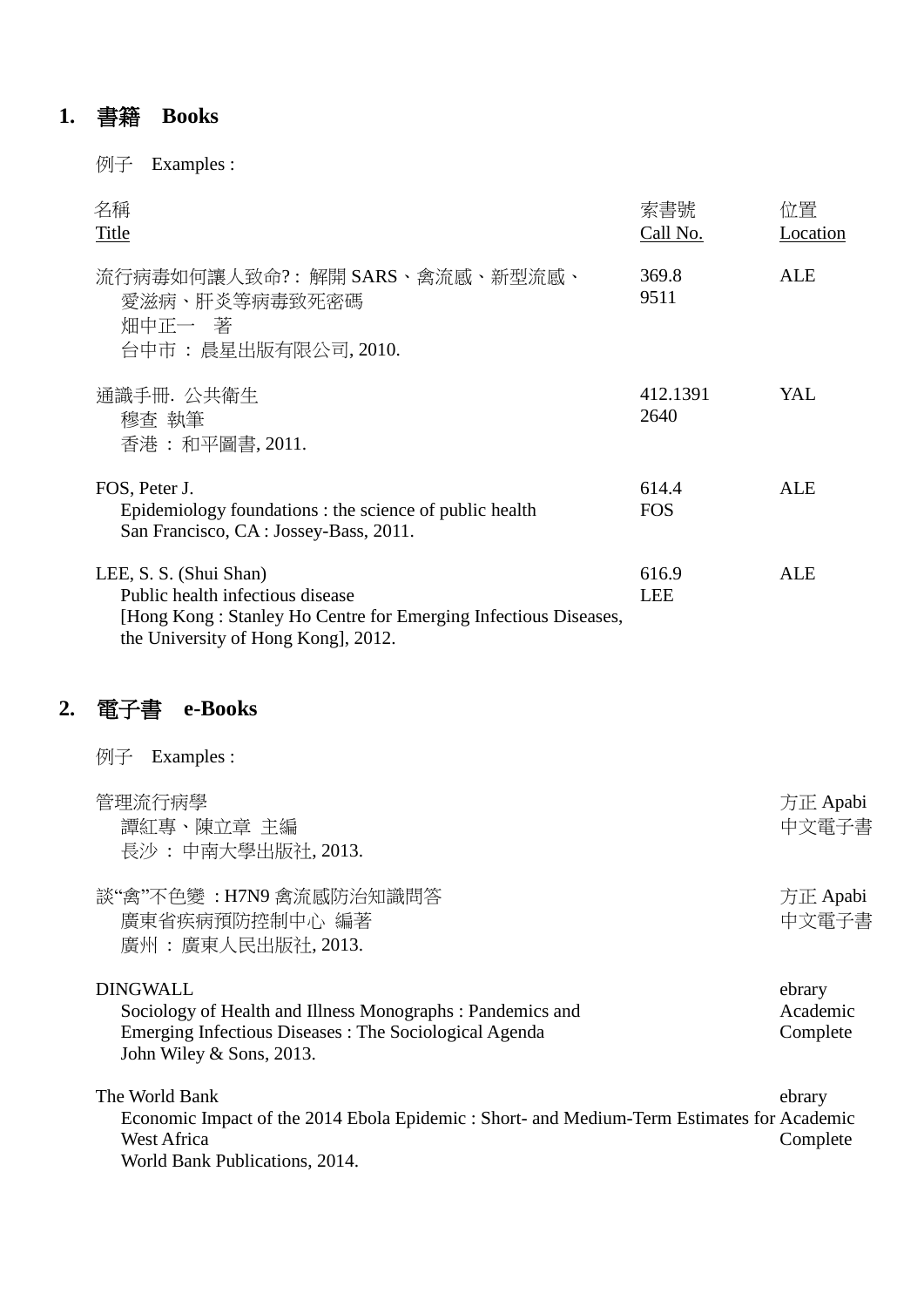#### **3.** 多媒體資料 **Multi-Media Materials**

例子 Examples :

| Ebola : the search for a cure = 伊波拉病毒: 尋找治療之法<br>[videorecording]<br>[England]: BBC; Hong Kong: MediaMatters [distributor], 2014                          | 616.92<br>EBO<br>DVD51798       | <b>MMIS</b> |
|-----------------------------------------------------------------------------------------------------------------------------------------------------------|---------------------------------|-------------|
| Lyme disease : a silent epidemic = 萊姆病 : 沉默的流行病<br>[videorecording]<br>[Paris]: Grand Angle Distribution; Hong Kong: Media Matters<br>[distributor], 2014 | 362.1<br><b>LYM</b><br>DVD51093 | <b>MMIS</b> |

#### **4.** 剪報 **Newspaper Clippings**(慧科電子剪報 **WiseNews**)

例子 Examples :

"一日 38 宗疑似個案 新沙士恐慌罩全城" 2015-06-11, Hong Kong Daily News, A01, 要聞, 頭條

"伊波拉復發危殆 全球首例 英護士高度隔離 58 人要監察" 2015-10-16, Sky Post, P32, 中國/國際

"食衞局修例 追蹤進口禽蛋" 2015-10-15, Oriental Daily News, A16, 港聞

#### **5.** 電子資料庫 **e-Databases**

#### 資料庫: 中國期刊全文數據庫

例子 Examples :

"從一起人禽流感疫情處置探討粵港澳防控傳染病合作機制" 中國病毒病雜誌, Chinese Journal of Viral Diseases, 2014 年 01 期

"傳染病問題的全球治理機制及其完善" 中國衛生政策研究, Chinese Journal of Health Policy, 2012 年 01 期

#### 資料庫: **Opposing Viewpoints in Context**

例子 Examples :

"Fighting the rise of emerging infectious diseases" Brown, Corrie, and Thijs Kuiken. Do Infectious Diseases Pose a Threat? Ed. Roman Espejo. Detroit: Greenhaven Press, 2014. At Issue.

"Travelers risk contracting and spreading infectious diseases" Ostroff, Stephen M. Do Infectious Diseases Pose a Threat? Ed. Roman Espejo. Detroit: Greenhaven Press, 2014. At Issue.